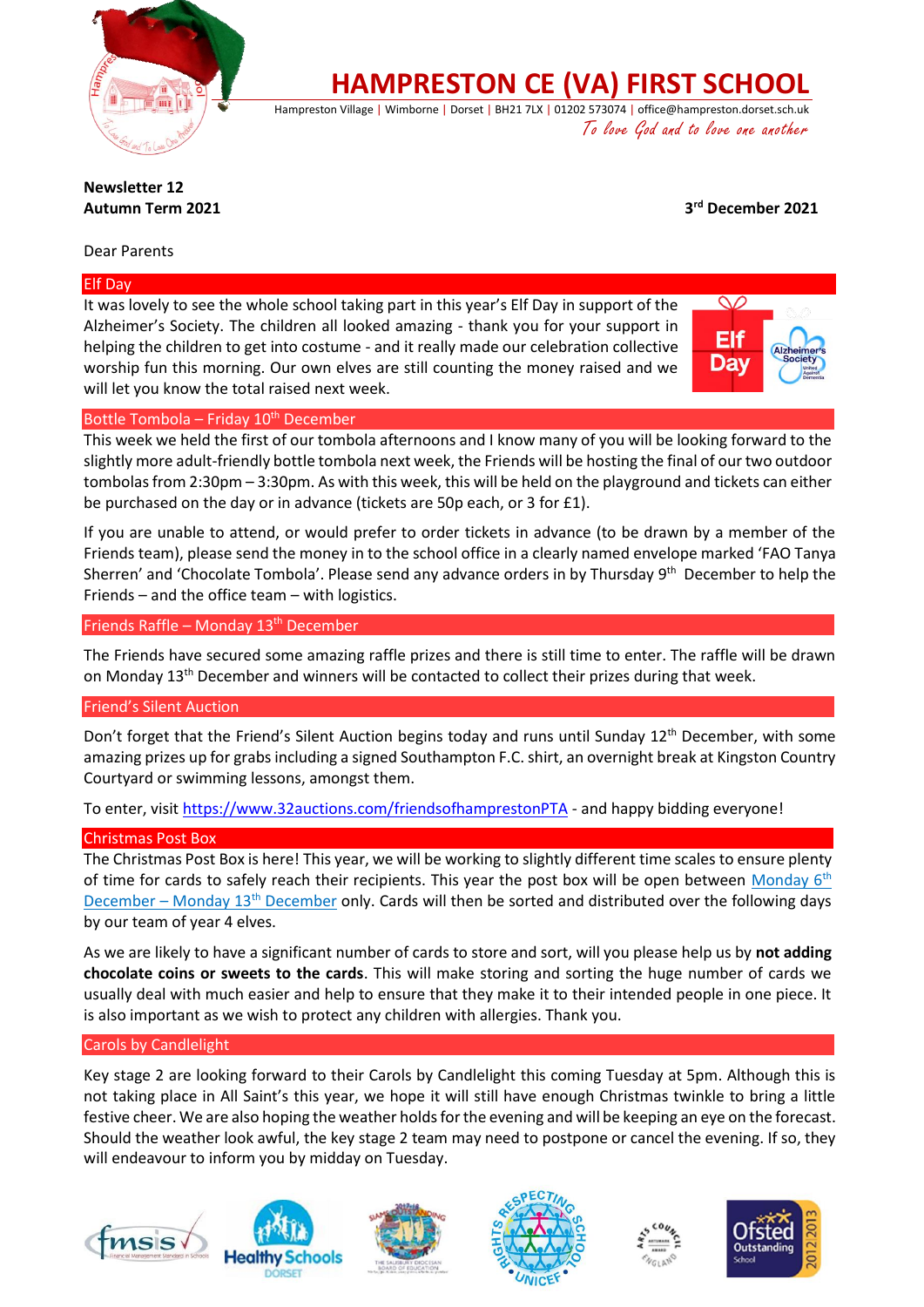

Our brilliant PTA have secured a nomination as part of the ASDA Foundation Green Token Giving which went live this week. You can help to raise funds towards plans to redevelop the school library, creating a stunning new Reading Room, by visiting [www.asda.com/green-tokens](http://www.asda.com/green-tokens) and selecting Bournemouth from the dropdown box. Our local store will also be promoting this fantastic fundraising project in store, so if you happen to be passing, listen out for a mention!

Supporters can vote once every seven days, so please do return and revote in the following weeks. Voting is super-quick and simple, so please don't forget to vote!

First place in the voting will bring a £500 donation to the Friends as they continue to raise funds to support this exciting new project for summer 2022!

Dorset Council's Admission Policy (NOT Hampreston's Policy)

Dorset are running the annual consultation on the School Admission Arrangements for 2023/2024 with effect from **Monday 29th November 2021** to **Sunday 23rd January 2022.** 

Details of the consultation will be available to view a[t https://www.dorsetcouncil.gov.uk/2023-to-2024](https://www.dorsetcouncil.gov.uk/2023-to-2024-school-admissions-policies) [school-admissions-policies](https://www.dorsetcouncil.gov.uk/2023-to-2024-school-admissions-policies)

Responses must be submitted either in writing to School Admissions Team, Dorset Council, County Hall, Dorchester, DT1 1XJ or by email t[o schoolorganisation@dorsetcouncil.gov.uk](mailto:schoolorganisation@dorsetcouncil.gov.uk) by **Sunday 23rd January 2022.** 

This is your opportunity to comment should you wish to do so.

#### Spare Clothes

Occasionally the need arises for children to borrow clothes from school. If this happens to your child, please could you ensure that the items of clothing get returned to school at your earliest convenience?

Many thanks.

Have a great weekend, keep safe!

Yours sincerely,

**Mr. T. Williams Headteacher**

To Love God and to Love one another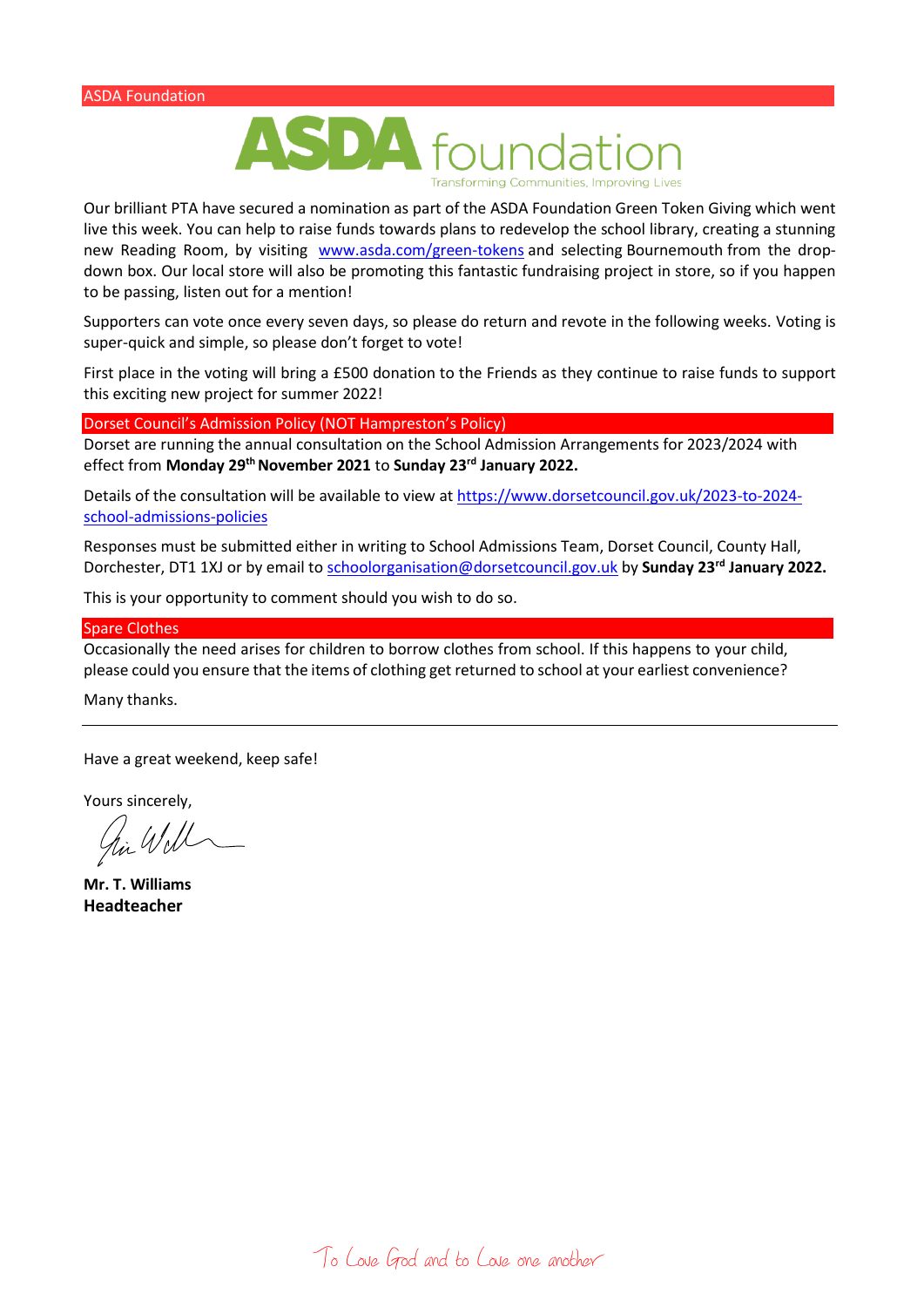# **This Week:**

To help support you at home and to spark conversations about learning, here is what the children have been covering this week.

|                                  | <b>English</b>                                                                                                                                                                                                                                                                                                                                                                                               | <b>Mathematics</b>                                                                                                                                                                                                                                                                                                                                                                                             |
|----------------------------------|--------------------------------------------------------------------------------------------------------------------------------------------------------------------------------------------------------------------------------------------------------------------------------------------------------------------------------------------------------------------------------------------------------------|----------------------------------------------------------------------------------------------------------------------------------------------------------------------------------------------------------------------------------------------------------------------------------------------------------------------------------------------------------------------------------------------------------------|
| Reception                        | In English we have learnt the digraphs, sh, th, ng and nk. ng<br>and nk were particularly tricky as they only tend to come<br>at the end of words so we had to really think hard about<br>these.<br>We also read the Jolly Christmas Postman and are in the<br>middle of writing letters to Humpty Dumpty to try and help<br>him to stop falling off things.                                                 | In maths we have been learning first, then and now and<br>thinking about what will happen if we have 1 more.<br>This week in Reception Class we have also been busy<br>learning the Christmas Play songs and thinking about<br>Advent. We have made wooden reindeer decorations by<br>sanding wooden logs and then designing and decorating<br>the faces with a bit of help from Miss Humphrys and a<br>drill! |
| $\overline{\phantom{0}}$<br>Year | This week in English, we have been reading non-fiction<br>books about animals. I was amazed by the children's ability<br>to extract information from the texts. Year 1 then enjoyed<br>using the facts they had learnt to produce their own<br>animal fact books.                                                                                                                                            | In maths, we have been practising a few different<br>mathematical skills. We have enjoyed counting in 1s, 2s, 5s<br>and 10s together. The children found counting in 2s to be<br>the trickiest. We have also used this week to practise basic<br>arithmetic.                                                                                                                                                   |
| $\sim$<br>Year                   | This week in English we have been looking at command<br>sentences and how they are different to questions. We<br>spent time turning statements into commands and then<br>wrote some commands of our own. We have also<br>practiced our inference and comprehension skills by<br>answering a range of questions from a passage about a<br>young boy and his pets.                                             | In Maths we are subtracting two 2-digit numbers. The<br>children have been looking at using the column subtraction<br>method as well as using a number line to solve the<br>calculations. We have practiced counting forwards and<br>backwards in 10s from any number to help us.                                                                                                                              |
| S<br>Year                        | In English we have continued to look at Roald Dahl's The<br>Twits. Our writing is developing in expression, accuracy<br>and presentation, and in addition a text like this helps us to<br>use our imaginations creatively. Year 3 spelling has gone<br>up a level this week and some challenging words are<br>beginning to come home. Challenge is everything!                                               | Year 3 have continued to work on problem solving using 4x<br>and 8x tables this week. We have been gaining confidence<br>in our use of times tables. It takes a lot of work!                                                                                                                                                                                                                                   |
| 4<br>Year                        | This week the children have done an excellent job of<br>analysing different fables. They have looked at sentence<br>structure and used conjunctions to join two clauses. This<br>helped the children to write interesting letters from a<br>contrite lion to his child. They then looked at the<br>characters in the fables to compare their characteristics<br>and the morals behind the fables themselves. | In maths the children have looked at dividing multiples of<br>10 and 100. This was a bit tricky to grasp but the children<br>soldiered on with it and have become brilliant division<br>masters! They also looked at dividing and multiplying<br>numbers by 0 and 1, looking closely at the rules that we<br>must follow and the patterns that arise.                                                          |